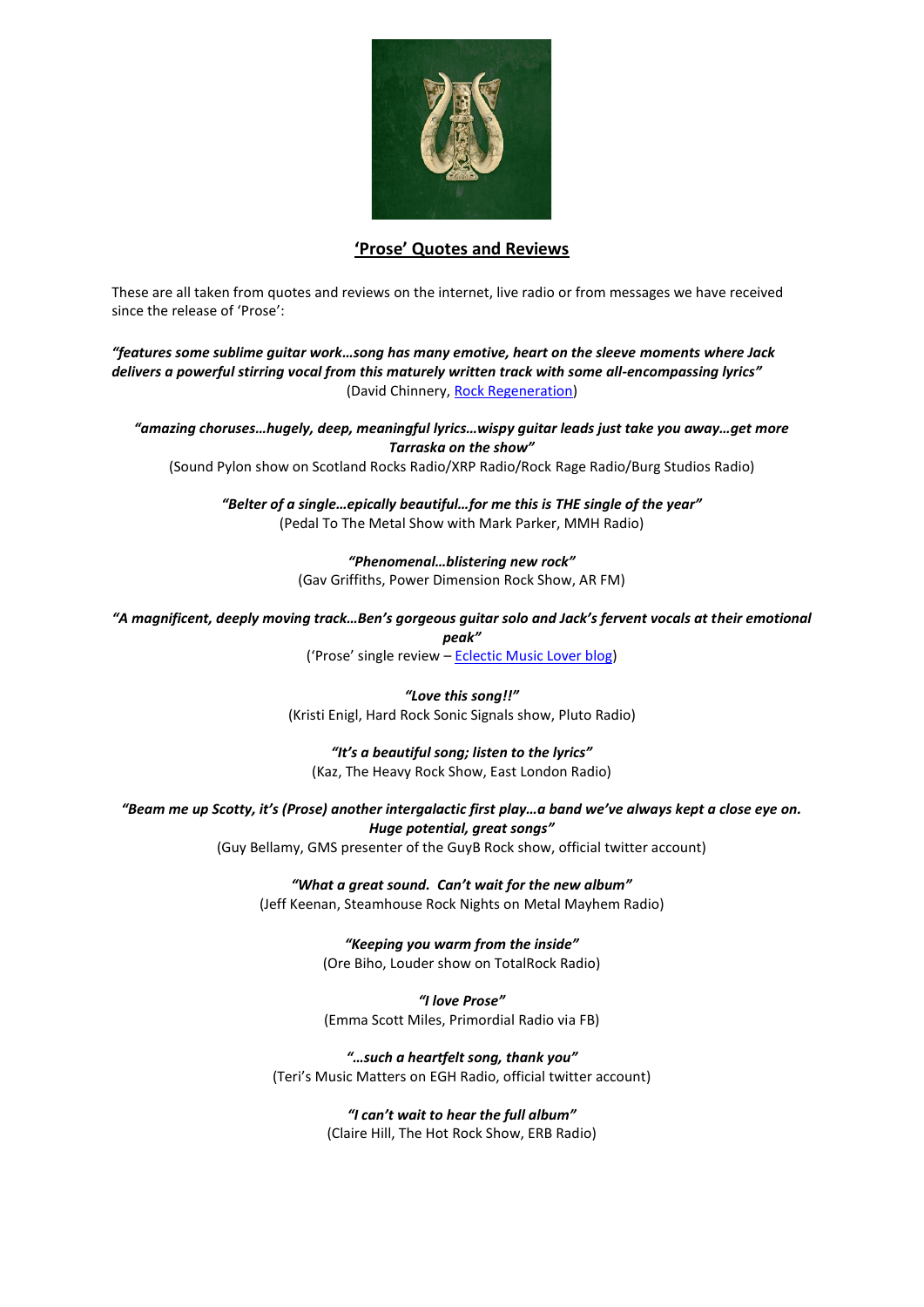*"Interesting change of direction for the band and undeniably beautiful... Equally poignant lyrics and a comforting energy about it. The track's peaks are those velvety, Santana-esque riff solos… the level of craftsmanship and musicality is just as powerful and eloquent as ever."* [\(Rock Queen reviews\)](https://jennytate.wordpress.com/2021/12/12/tarraska-prose/)

*"so much subtlety in their music…so melodic, so clever…strength comes through…a work of genius"* (Black on Track Radio Show, various stations)



## **'Renegade' Quotes and Reviews**

These are all taken from quotes and reviews on the internet, live radio or from messages we have received since the release of 'Renegade':

"*Like a rampaging beast, "Renegade" storms through the gates with a barrage of fiery riffs and thunderous rhythms. Jack and Ben dazzle our senses with their strong musicianship as they unleash an unrelenting arsenal of guitar power, while Shaun shatters the airwaves with his powerful drum fills. Jack's commanding vocals hold their own throughout the track with the hard-hitting instrumentals."* (Fresh New Tracks Vol. IV – [Eclectic Music Lover blog\)](https://eclecticmusiclover.com/2021/02/16/fresh-new-tracks-vol-iv/)

> *"Bloody hell! This is seriously good!"* (Loverocks Festival official twitter account)

*"Band we absolutely adore….Tarraska – a name to remember….symphony of awesomeness"* (Jeff Keenan, Steamhouse Rock Nights on HOT FM)

*"Edgy cymbal hits intro, quickly followed by blazing riffs and a deep melody. Softer vocals than might be expected, but very, very skilled and handling the track well. It's one with a strong classic vibe and a more complex breakdown than 'Trailblazer'. Good anthemic threads, deftly moving between tones and tempos. The same driving groove as before and some great paradiddles. A smoothness to the riff pitches adds a special element and there's a memorable catch to the chorus. This is something with potential for timelessness. Fading out with more melodic riffage, the vocal message hits, with the overall depth of the underlying arrangements….'Renegade' is an impressively high quality track, which lifts and engages, from* 

*start to end. 9/10 \*\*\*\*\*\*\*\*\**

[\(Rock Queen Reviews\)](https://jennytate.wordpress.com/2020/12/16/tarraska-renegade/)

*"Brilliant new track"* (Power Dimension Rock Show on AR FM)

*"'Renegade' at just under six minutes long, shows the band really developing their creative skills. The guys have been wanting to upgrade from their acoustic duo set-up and listening to this tune you can understand*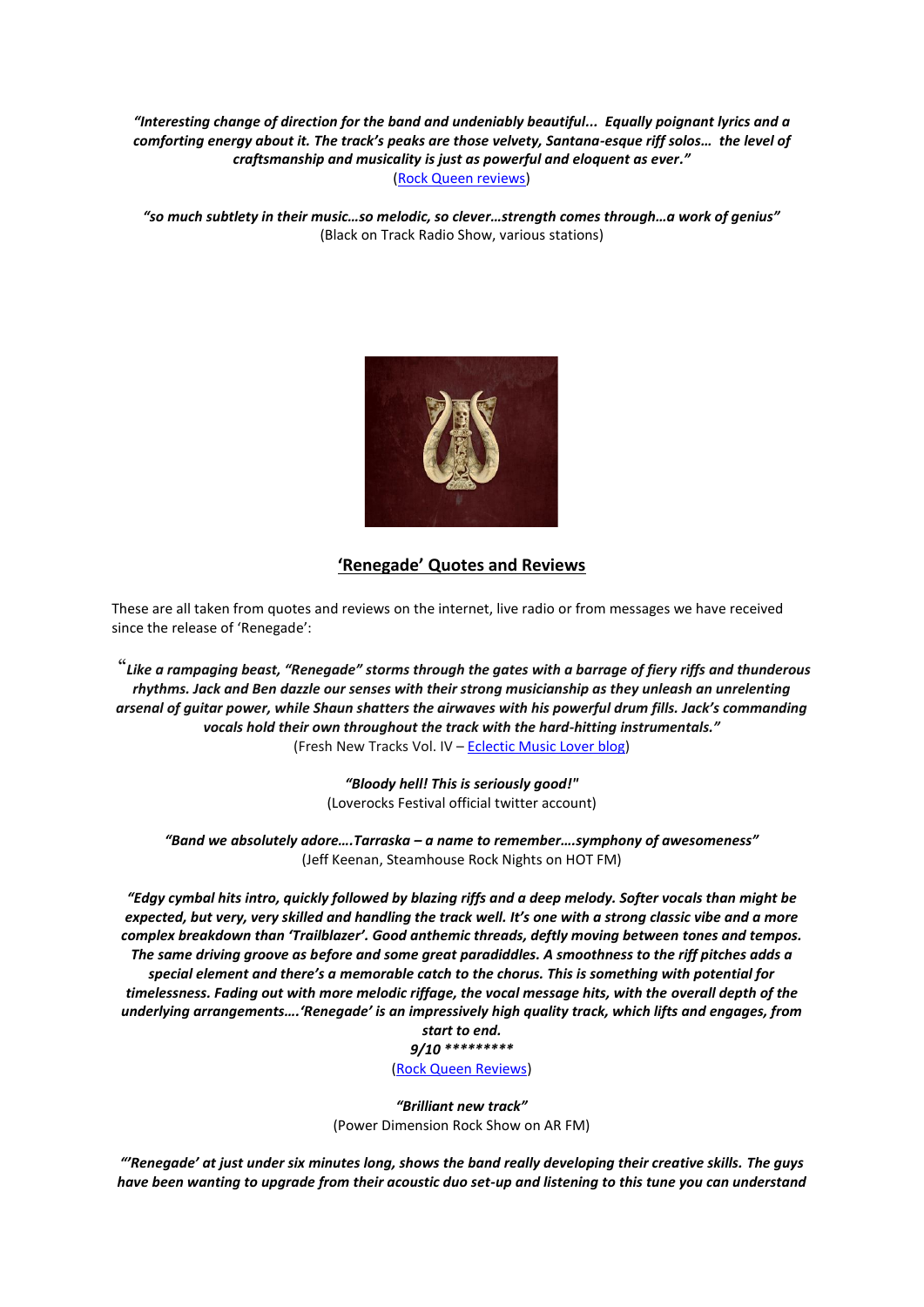*why. It bounds along with some excellent inventive guitar work that is full of rock influences, without sounding like anyone in particular. Jack's vocals are solid throughout and show off his considerable range. Jack and Ben are two talented guys who really complement each other."* (David Chinery, [Rock Regeneration\)](https://www.rock-regeneration.co.uk/2020/11/single-renegade-by-tarraska/)

> *"Seriously it is superb, the little time changes. Exciting"* (Dave Lee Ritchie, GMS presenter and Wildfire Fest Director, official twitter account)

*"local heroes Tarraska… Renegade is absolutely brilliant, worthy of being our number 1"* (Jeff Keenan, Steamhouse Rock Nights on Metal Mayhem Radio)

*"Tarraska spice up Friday nights like HP sauce does to bangers! Marvellous."* (Guy Bellamy, GMS presenter of the GuyB Rock show, official twitter account)



**'Trailblazer' Quotes and Reviews**

These are all taken from quotes and reviews on the internet, live radio or from messages we have received since the release of 'Trailblazer':

*"The combination of the creative rock guitars and no-nonsense rhythms show these guys mean business."* (David Chinery, [Rock Regeneration\)](https://www.rock-regeneration.co.uk/2020/05/single-trailbalzer-by-tarraska/)

> *"a shout-along anthem", "so much energy and urgency"*, *"you know they mean it"* (Matt Black and Si Genaro, Black On Track radio show - see our EPK)

*"these guys won't stay unsigned for long..."* (Jeff Keenan, Steamhouse Rock Nights on HOT Radio and Metal Mayhem Radio)

> *"seriously liking that...best new music surfaces to the top"* (Steve Harrison, Unsigned on TotalRock Radio)

*"Absolutely excellent debut single and hopefully the start of great things to come"* (Brian Gray, North Herts Rocks)

*"I listened to the tune. Very well done. I can only refer to 70s rock (a compliment!!!) but it sounds like a bit of Deep Purple with some darker vocals, cool guitar. I loved the atonal stuff, clearly not the 'usual' choice of notes. It was nice to hear a real guitar solo. I'm a fan of the guitar hero mentality. It was tricky but not overdone. Overall, it's a fine piece of work"*

(Bill Cinque, author of 'The Amazing Adventures of a Marginally Successful Musician' and bass player for Neil Diamond – via direct message)